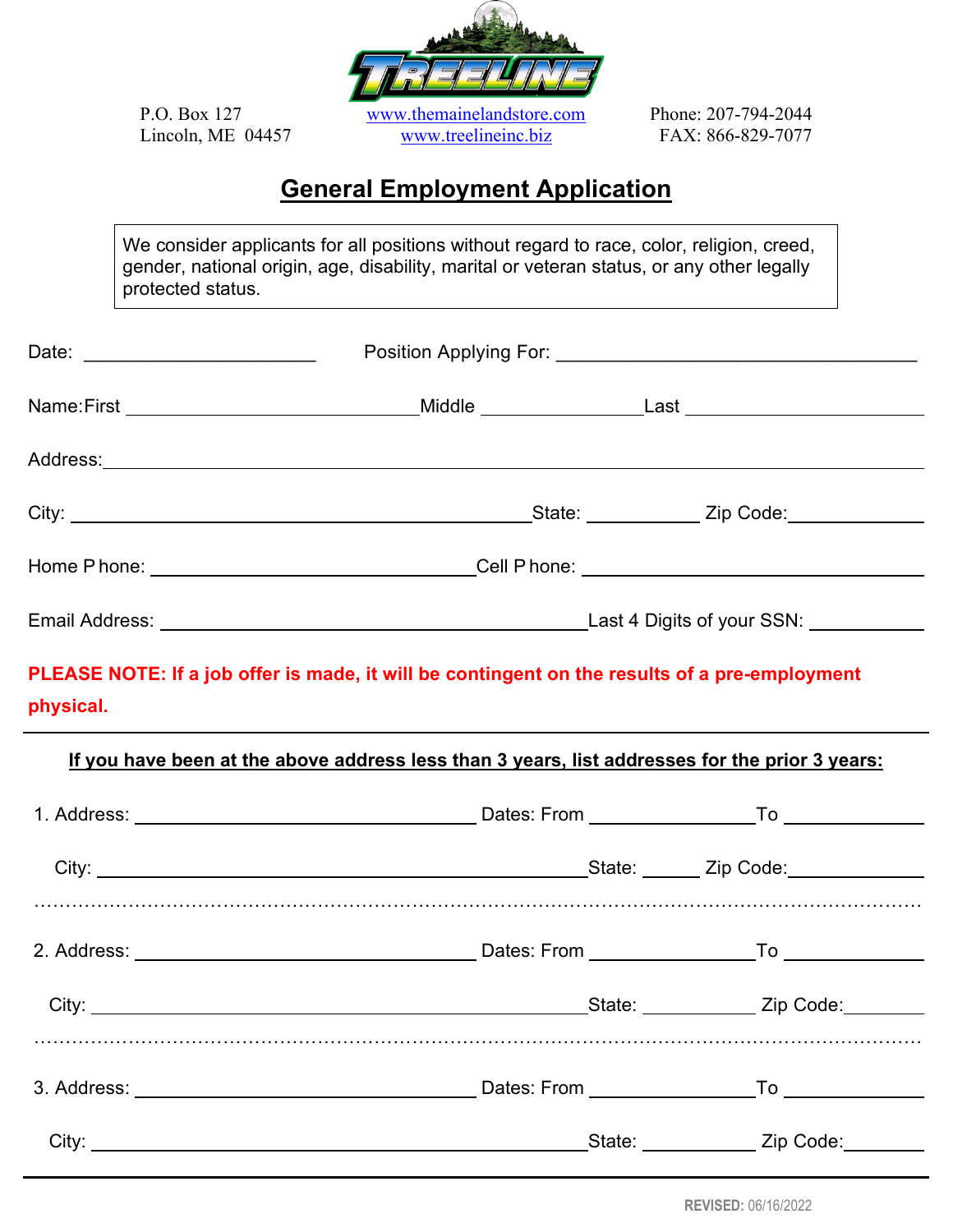## **EDUCATION HISTORY:**

|                                | Name |           | Description           | Graduating            |
|--------------------------------|------|-----------|-----------------------|-----------------------|
| <b>High School</b>             |      |           |                       | <b>Grades or Rank</b> |
| <b>Technical School</b>        |      |           |                       |                       |
| <b>Training Courses</b>        |      |           |                       |                       |
|                                |      |           |                       |                       |
| College                        |      |           |                       |                       |
|                                |      |           |                       |                       |
| <u>JOB HISTORY:</u><br>Company |      | Phone $#$ | <b>Contact Person</b> | Job Description       |
|                                |      |           |                       |                       |
|                                |      |           |                       |                       |
|                                |      |           |                       |                       |
|                                |      |           |                       |                       |
|                                |      |           |                       |                       |
|                                |      |           |                       |                       |
|                                |      |           |                       |                       |
|                                |      |           |                       |                       |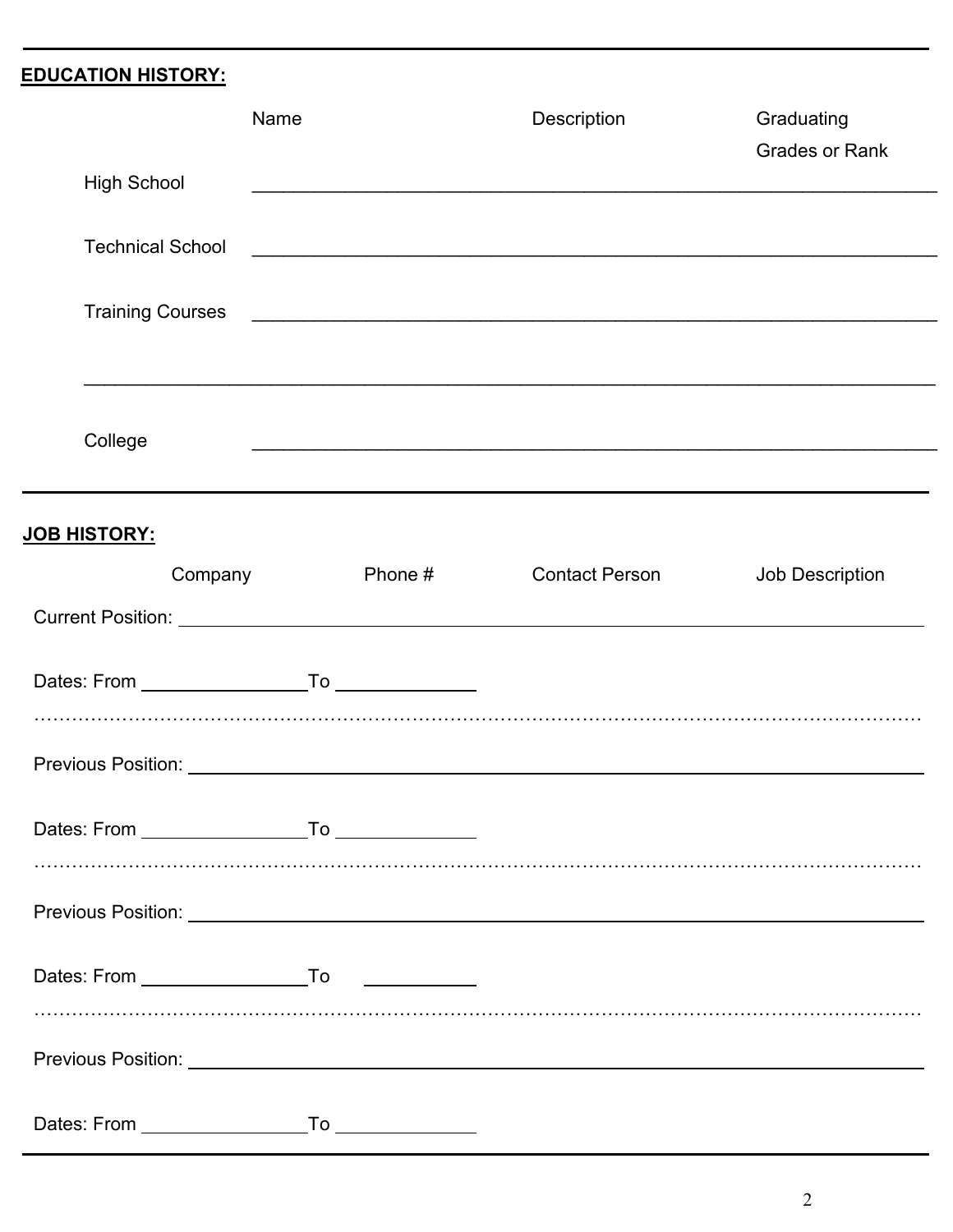## **ABOUT YOU & YOUR EMPLOYMENT PREFERENCES:**

| Do any of your friends or relatives, other than spouse, work here?<br>If Yes, state name, relationship, and location__________________________________      | Yes | No |
|-------------------------------------------------------------------------------------------------------------------------------------------------------------|-----|----|
| If you're under 18 years of age, can you provide required proof of your eligibility to work?                                                                | Yes | No |
| Have you ever filed an application with us before?                                                                                                          | Yes | No |
| Are you currently employed?                                                                                                                                 | Yes | No |
| May we contact your present employer?                                                                                                                       | Yes | No |
| Are you currently on "lay-off" status and subject to recall?                                                                                                | Yes | No |
| Can you travel if a job requires?                                                                                                                           | Yes | No |
|                                                                                                                                                             |     |    |
| What is your desired salary range?<br><u> 1989 - Johann Harry Harry Harry Harry Harry Harry Harry Harry Harry Harry Harry Harry Harry Harry Harry Harry</u> |     |    |
|                                                                                                                                                             |     |    |
|                                                                                                                                                             |     |    |
|                                                                                                                                                             |     |    |
| <u> 1989 - Johann John Stone, markin sanat masjid ayyı bir alan bir alan bir alan bir alan bir alan bir alan bir</u>                                        |     |    |
| Are you willing to work extra hours/days when necessary to fulfill your job duties? _________________________                                               |     |    |
| What is more important to you, good benefits such as insurance or your wage rate? __________________                                                        |     |    |
| Do you have anything that could prevent you from fulfilling your job duties? _____________________________                                                  |     |    |
|                                                                                                                                                             |     |    |